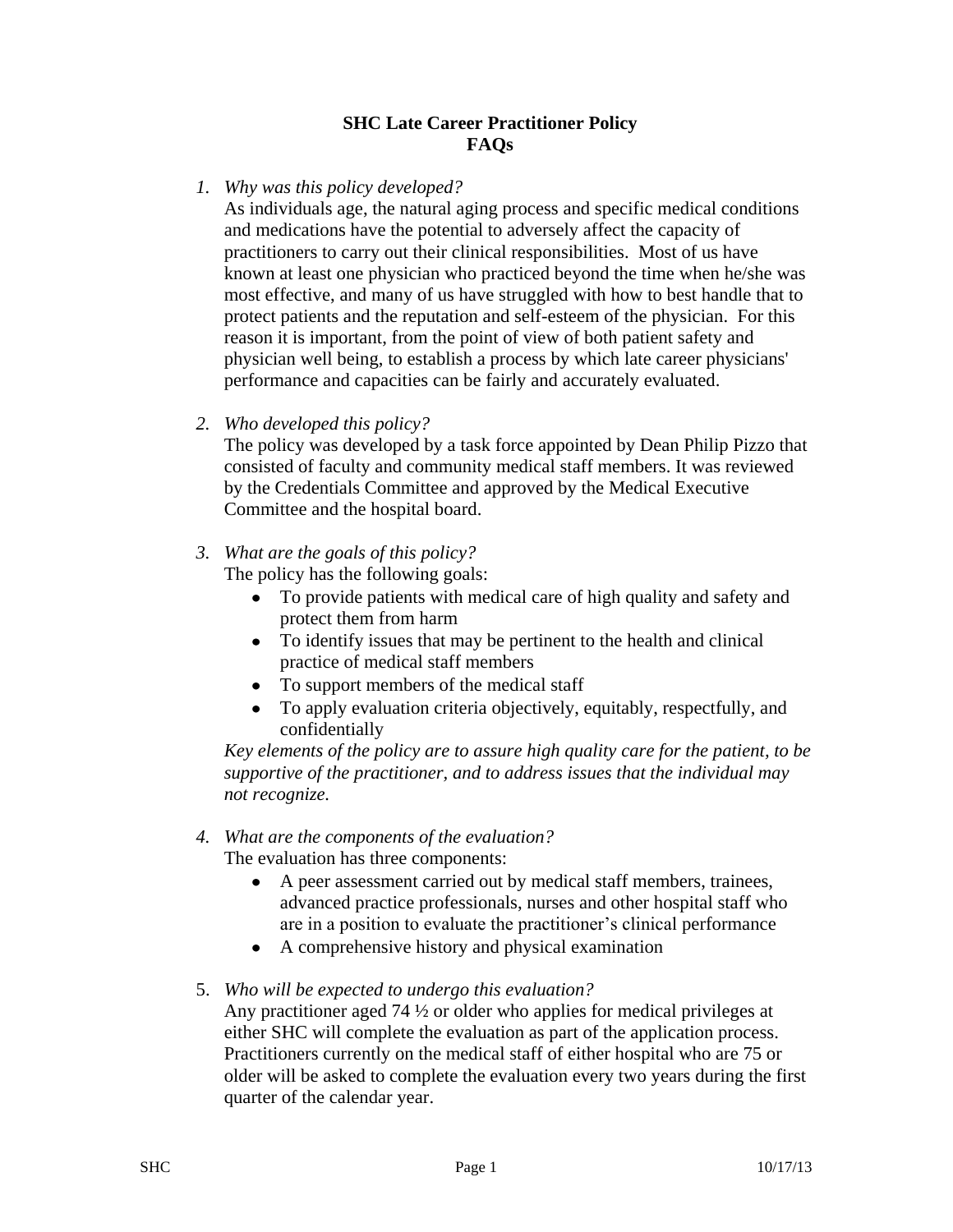## 6. *Why was age 75 chosen?*

The Task Force that developed the policy reviewed data on a number of measures of age-related physical and cognitive changes. All show declines beginning earlier than age 75. However, the clearest age-specific data concerned the rates of Alzheimer's Disease (AD), the most common type of cognitive disease of aging. AD shows a quite specific age-related increase in occurrence: of those who suffer from this condition, only 10% are 74 or younger, while 45% are 75-84 and 45% are 85 or older (Alzheimer's Association 2011). Thus, the Task Force concluded that age 75 is a reasonable starting age for this policy.

7. *Are there any data to support the idea that such a policy will actually alter patient outcomes?*

Because this type of screening has rarely been done, there are no data confirming that this policy will alter patient outcomes. However, there are many data to support the value of evaluating practitioners as we age. The most compelling data are around peer review, showing that well-structured, rigorous peer review is useful in evaluating cognitive and humanistic aspects of physician performance.

8. *Do any other academic medical centers have a late career practitioner policy like this?*

Based on data gathered by emailing colleagues at about a dozen other AMC's and a University Healthcare Consortium listserve survey, we have only been able to identify two other academic medical centers with late practitioner policies, although there are others that are currently working on similar policies.

- 9. *If I have concerns about a colleague younger than 75, what should I do?* You should bring your concerns to the Chief of Staff (SHC), who will informally and confidentially follow up on your concerns and determine whether the individual should be evaluated according to this policy.
- 10. *Who will do the physical exam screening? Do I have a choice?* The physical exam will be done by a physician of your choice, although he or she must be approved in advance by the Chair of the Credentials Committee. In general the examining physician should be someone not in your own practice and should be a primary care or similar physician (such as ob/gyn). You will be responsible for the cost associated with this exam.
- 11. *What happens to me if concerns are raised about me during the screening exams?*

If the findings identify potential patient care concerns, the Service Chief and the Credentials Committee will, on a confidential basis, carefully consider the results and will recommend further evaluation if indicated. This could include